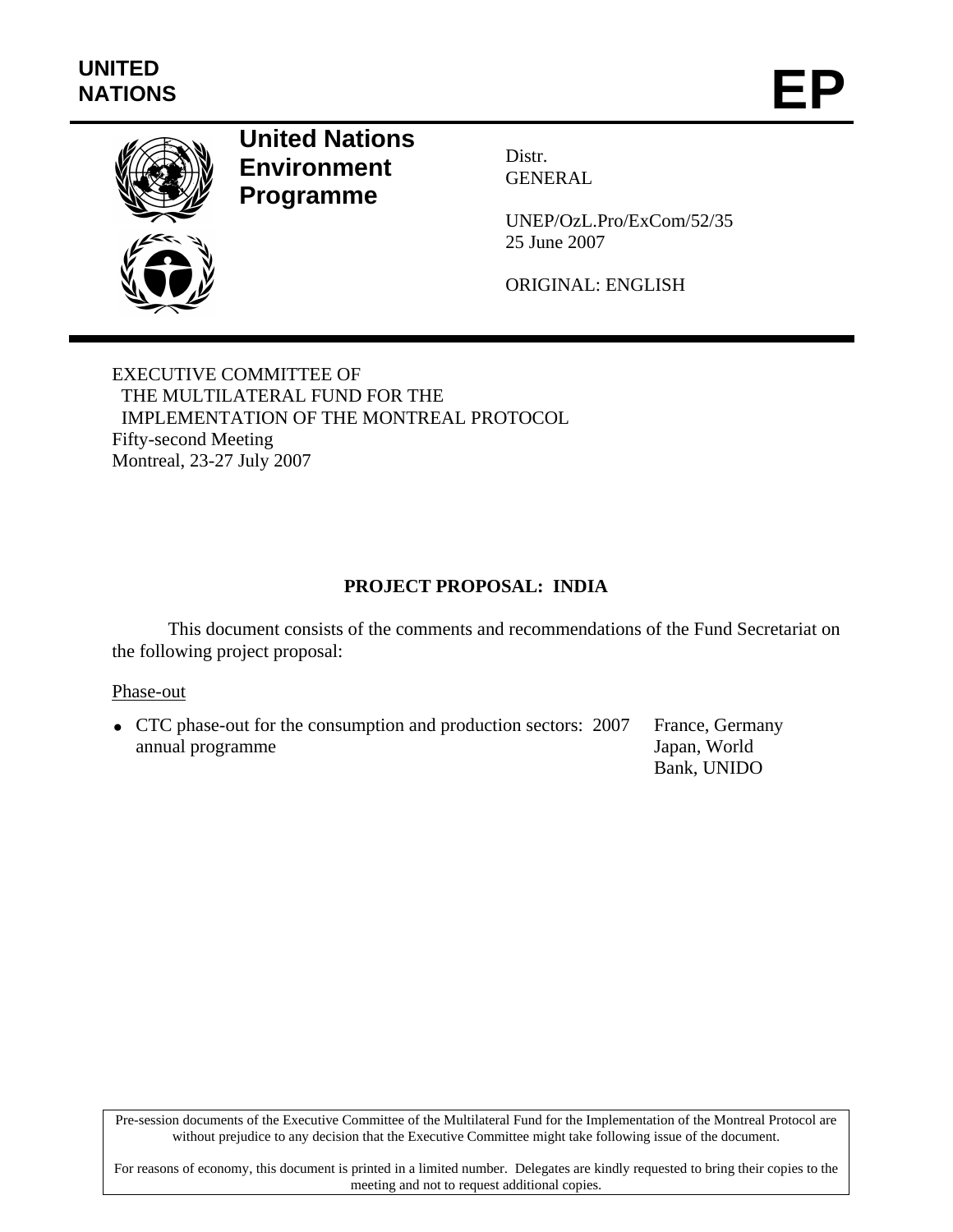## **CTC PHASE-OUT FOR THE CONSUMPTION AND PRODUCTION SECTORS: 2007 ANNUAL PROGRAMME**

#### **Introduction**

1. The World Bank has submitted, on behalf of the Government of India, the 2007 annual work programme to the  $52<sup>nd</sup>$  Meeting and is requesting the release of US \$4,820,938 plus agency support cost of US \$444,070 to implement it. The submission includes a verification of the achievement of the 2006 annual programme which is mandatory, under the Agreement between the Government of India and the Executive Committee, for releasing the 2007 funding and the proposed 2007 work programme. The verification report and the 2007 work programme are not attached but could be made available upon request.

#### Background

2. At its  $40<sup>th</sup>$  Meeting in July 2003, the Executive Committee decided to approve in principle a total of US \$52 million to assist India in complying with the Montreal Protocol control schedule for the production and consumption of carbon tetrachloride (CTC), and disbursed the first tranche of US \$5 million at the Meeting to start implementation of the project. At the following Meeting, the Committee approved the Agreement for the phase-out in the consumption and production of CTC in India and disbursed the balance of US \$3,520,843 for the funding of the 2003 annual work programme. Subsequently the Executive Committee approved the 2004, 2005 and 2006 annual programmes resulting in the total cumulative disbursement of US \$40.75 million as of the end of 2006.

3. A summary of the CTC phase-out targets and funding tranches of the sector plan and the 2007 annual work programme is presented in Table 1:

|                                                                      | Baseline <sup>1</sup> | 2003      | 2004       | 2005      | 2006       | 2007      | 2008      | 2009                | 2010 |
|----------------------------------------------------------------------|-----------------------|-----------|------------|-----------|------------|-----------|-----------|---------------------|------|
| allowable<br>Max<br>1.<br>total<br>consumption (ODP tonnes)          | 11,505                | N/A       | N/A        | 1,726     | 1,147      | 708       | 268       | 48                  |      |
| 2.<br>Max<br>allowable<br>total<br>(ODP tonnes)<br>for<br>production |                       |           |            |           |            |           |           |                     |      |
| this Agreement                                                       | 11,553                | N/A       | N/A        | 1,726     | 1,147      | 708       | 268       | 48                  |      |
| 3. WB agreed funding                                                 |                       | 8,520,843 | 9,180,112  | 399,045   | 9,556,267  | 4,020,938 | 3,211,875 | 3,211,874           |      |
| 4. WB support costs                                                  |                       | 639,063   | 688,508    | 29,928    | 716,720    | 301,570   | 240,891   | 240,891             |      |
| 5. France agreed funding                                             |                       |           | 1,000,000  | 1,000,000 | 500,000    | 500,000   |           |                     |      |
| 6. France support costs                                              |                       |           | 85,000     | 85,000    | 85,000     | 85,000    |           |                     |      |
| 7. Germany agreed funding                                            |                       |           | 700,000    | 700,000   | 300,000    | 300,000   |           |                     |      |
| 8. Germany support costs                                             |                       |           | 57,500     | 57,500    | 57,500     | 57,500    |           |                     |      |
| 9. Japan agreed funding                                              |                       |           | 2,500,000  | 2,500,000 |            |           |           |                     |      |
| 10. Japan support costs                                              |                       |           | 280,000    | 280,000   |            |           |           |                     |      |
| 11. UNIDO agreed funding                                             |                       |           |            | 3,500,000 | 399,046    |           |           |                     |      |
| 12. UNIDO agreed support cost                                        |                       |           |            | 262,500   | 29,928     |           |           |                     |      |
| 13. Total agreed funding (US \$)                                     |                       | 8,520,843 | 13,380,112 | 8,099,045 | 10,755,313 | 4,820,938 | 3,211,875 | 3,211,874           |      |
| 14. Total agency support costs                                       |                       |           |            |           |            |           |           |                     |      |
| (USS)                                                                |                       | 639,063   | 1,111,008  | 714,928   | 889,148    | 444,070   | 240,891   | 240,891             |      |
| 15. Total agreed costs (US \$)                                       |                       | 9,159,906 | 14,491,120 | 8,813,973 | 12,073,435 | 5,265,008 |           | 3,452,766 3,452,765 |      |

Table 1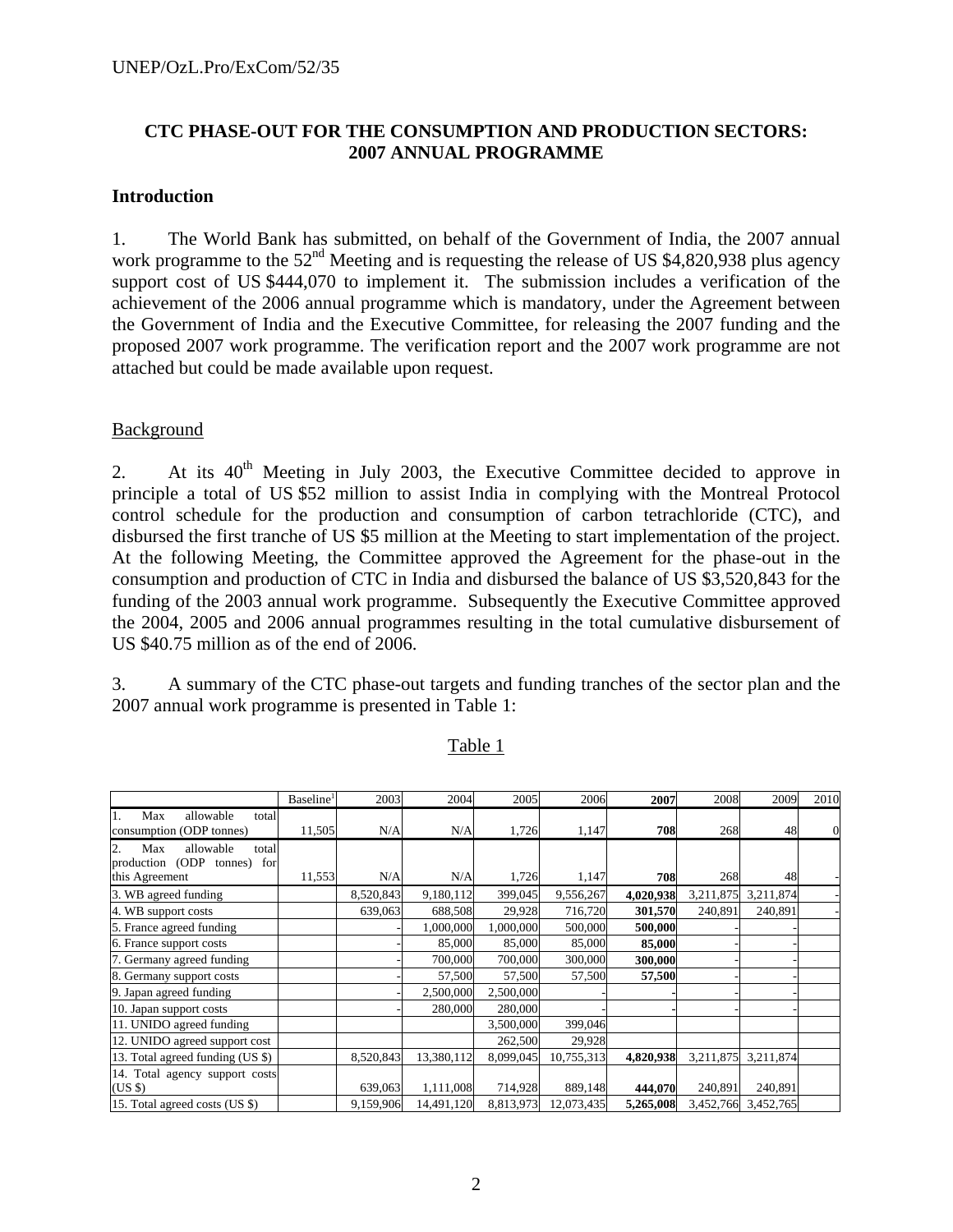## **Verification of the 2006 work programme**

## The verification framework of the India CTC phase-out programme

4. The verification framework, which was developed by the World Bank and noted by the Executive Committee, requires the verification to proceed from the Montreal Protocol definitions of production and consumption. It covers the total annual CTC production and imports, exports, and the breakdown of CTC production for feedstock and non-feedstock applications, and includes, the checking and validation of records such as production logs, production ratios between product and its feedstock, names, quotas and quantity of imports, excise records and other related documents.

## Verification of the 2006 work programme

5. The verification was carried out in 2007 by a team of four from Mukund M Chitale & Co. Chartered Accountants, the firm which was involved in the same exercise last year. Two of the members have extensive experience in the chemical industry while the other two are in finance accounting.

6. The objectives of the verification were to confirm that the CTC production and consumption of controlled uses in 2006 had not exceeded the maximum allowable limits set in the Agreement, namely 1,147 ODP tonnes in each case. The methodology employed was to verify the CTC production and imports from the supply side, and deduct from total supply the CTC used as feedstock in the production of CFCs and deichloro vinyl acid chloride (DVAC). The balance would represent the CTC consumption for non-feedstock uses controlled under the Montreal Protocol.

- 7. As a result, the team of auditors reviewed the records of:
	- (a) Production of CTC by all three local producers;
	- (b) Import of CTC by CTC feedstock users as well as one CTC producer that uses CTC as feedstock for CFC production;
	- (c) Consumption of the locally procured and imported CTC by all feedstock users, including four CFC producers (two of the four CFC producers are also CTC producers), eight DVAC producers and one vinyl chloride monomer producer (VCM)and one di-fluoro benzophenone (DBBP) producer;
	- (d) CTC sale to non-feedstock users as per the dispatches from the CTC producers under the annual quotas issued by the Ozone Cell;
	- (e) Registrations of all CTC producers and feedstock users issued by the Ozone Cell, Ministry of Environment and Forests (MoEF). Since under the Environment Protection Act (1986) Ozone Depleting Substances (Regulation) 2000 rules were established by the Government of India to provide that no person shall produce or cause to produce ODS unless he/she is registered with the Ozone Cell, MoEF, all CTC producers and feedstock users have been registered with the Ozone Cell; and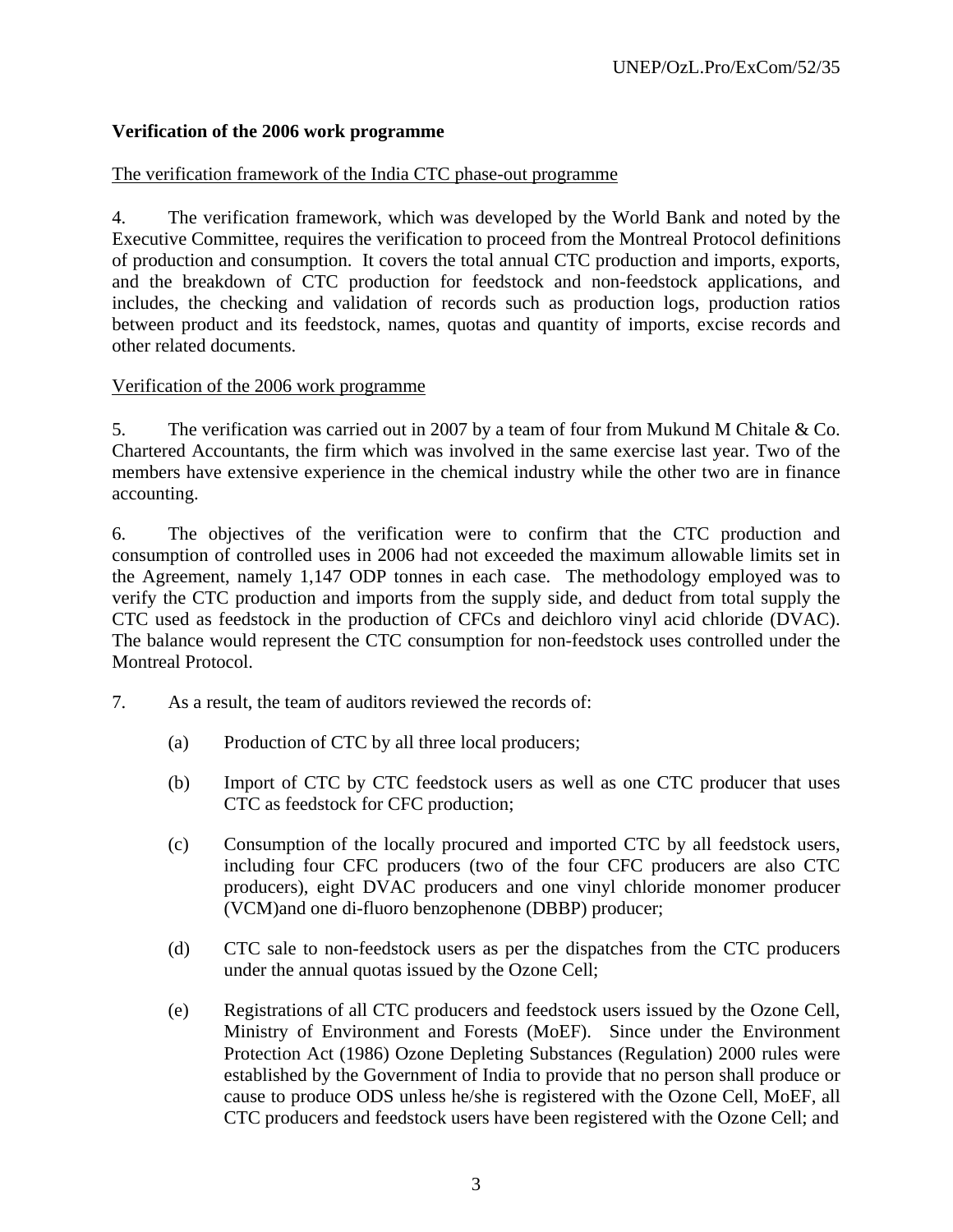(f) Registration records, maintained by CTC producers, of all CTC buyers for nonfeedstock use. However, since the methodology used was to determine the controlled use by confirming the supply and demand through verification of the levels of CTC production, import/export, and feedstock use, the team did not cover the non-feedstock uses.

8. Prior to visiting the industries, the verification team collected information through the Ozone Cell which forwarded a questionnaire to each CTC producer and feedstock user for completion prior to the site visits. The independent verification team also visited the CTC storage installations at Kandla in Gujarat, the only port where bulk CTC is imported, to assess the actual level of CTC imports and exports.

9. The verification procedures employed during site visits included, amongst others, the following steps:

- (a) Review of the record keeping system of each enterprise such as production logs, issue logs, and dispatch logs;
- (b) Review of the daily raw material consumption data and daily production records for CTC and other chloromethane production;
- (c) Verification of annual production, imports, and local procurement of CTC. This step entailed the following tasks:
	- (i) An initial round of a facility tour to familiarize with the plant layout, and to meet with key personnel;
	- (ii) Verification of the data in the questionnaire completed by respective enterprises. This was carried out based on the documentary evidence called for by the independent verification team. The verification was done by cross-checking the data provided in the questionnaire against the production and excise records, and also comprises of tracking these sets of data from the monthly records on a random basis;
	- (iii) In addition to the above data checking financial, commercial and store records comprising of ledgers, invoices, Goods Receipt Notes (GRN), issue slips, statutory excise records, records of imported consignments including weigh bridge documents, surveyor's certificate, and others, were reviewed; and
	- (iv) Testing of the efficacy of the documents used for these verification purposes to the extent possible. For example, imported consignments were cross checked against the purchase orders, suppliers' invoices, and surveyors' out-turn reports;
- (d) Mass balance analyses were conducted for the production of CFCs during the CFC audits and for the production of DVAC. The purpose was to verify whether CTC consumption for these applications is within the known and available industry norms. The process involved: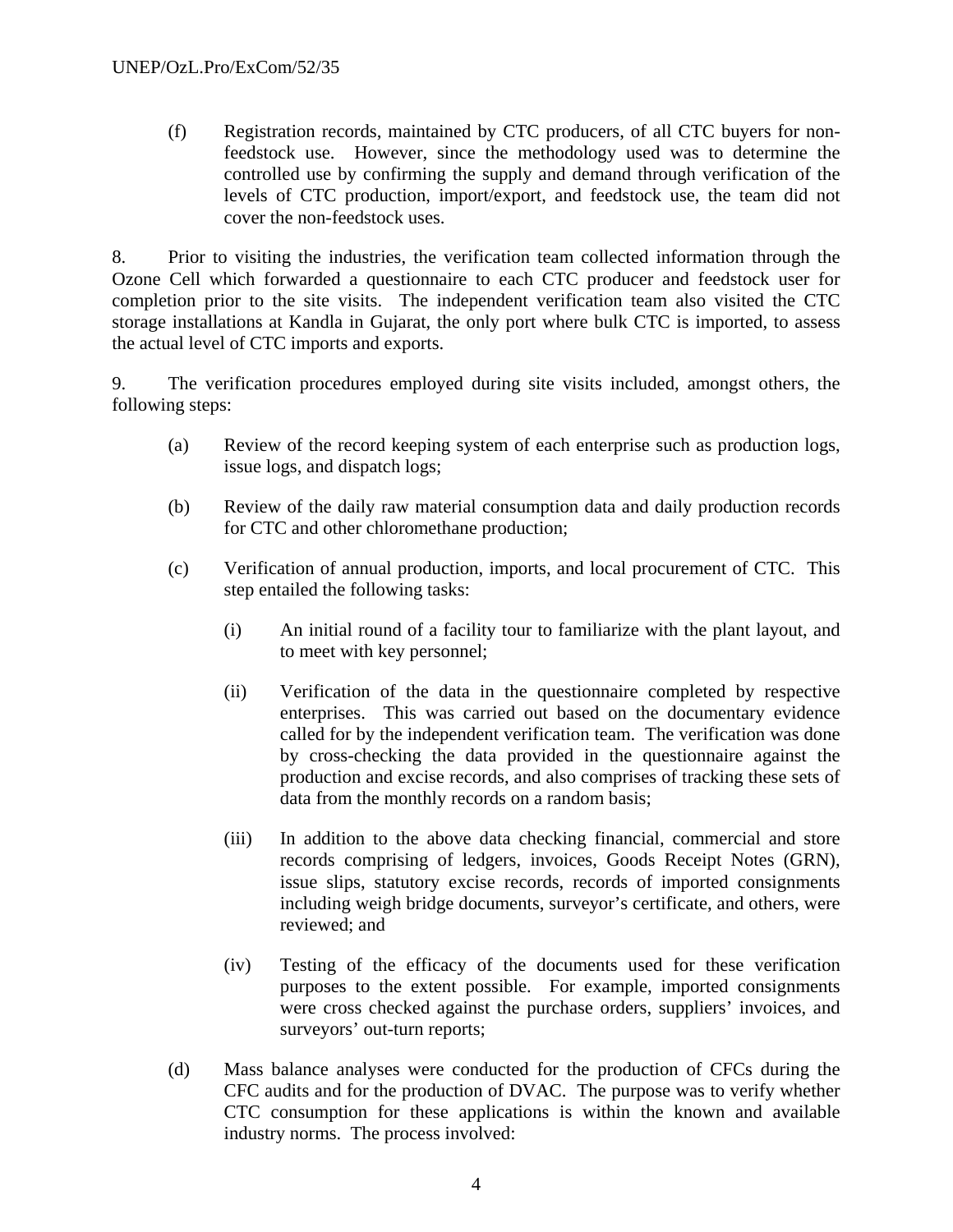- (i) Sighting the documentary evidence of the consumption of the raw materials; and
- (ii) Comparing the actual consumption with the theoretical (stoichiometric) requirement and the industry norms;
- (e) Verification of cumulative inventory changes for CTC, in case of CTC feedstock users, and for CFC producers and DVAC producers whether they are consistent with the levels of production of CFC and DVAC;
- (f) Verification of cumulative inventory changes of CTC in transit to ensure no diversion of CTC intended for feedstock applications to non-feedstock applications, to the extent they were made available for verification.

10. The findings of the verification team include, an account of CTC sold by CTC producers for controlled use, and the drawdown from their CTC inventory built up prior to 2004; the results of the audit at the CTC producers, including total CTC production, sales for feedstock and for controlled use; and the results of the audit at feedstock users for CFC, DVAC, VCM and DBBP and the overall mass balance. There is also an attempt to sort the CTC production and consumption according to the Montreal Protocol definitions, and to account for the CTC overproduction in 2005 by providing data from inventory change from the CTC producers and CTC users.

11. Attached to the verification report is an annex which provides a summary of the 2006 plant audits at each of the three CTC producers, and each of the CTC feedstock users, including CFC producers and DVAC producers. The summary covering CTC producers describes the CTC production process and history of the plant, data on the CTC opening stock, imports, production, sales for feedstock uses, sales for non-feedstock uses against sales quota, and closing stock. It also provides data on the breakdown of the production levels of co-produced chloromethane products, methylene chloride (C2), chloroform (C3), CTC, the aggregate consumption of methane (methanol) and chlorine.

12. The summary on CFC producers includes a history of the plant and information on the supply of raw materials, the production process, the consumption in 2006 of CTC and any issues that were identified. The description of each of the eight DVAC producers, VCM and DBBP producers includes the technology used, the data checked at the plant, gross CTC consumption data on opening stock, imports, domestic procurement, quantity used for DVAC production and the closing stock.

13. The findings of the verification are as follows:

- Total CTC production in 2006: 13,878 mt;
- Feedstock use: 23,496 mt;
- Total imports: 8,481 mt;
- Direct sales to non-feedstock users: 1,067 mt, including 42 mt from 2004 inventory;
- Remaining inventory built up from 2004: 651 mt;
- No CTC destroyed; and
- No export of CTC in 2006.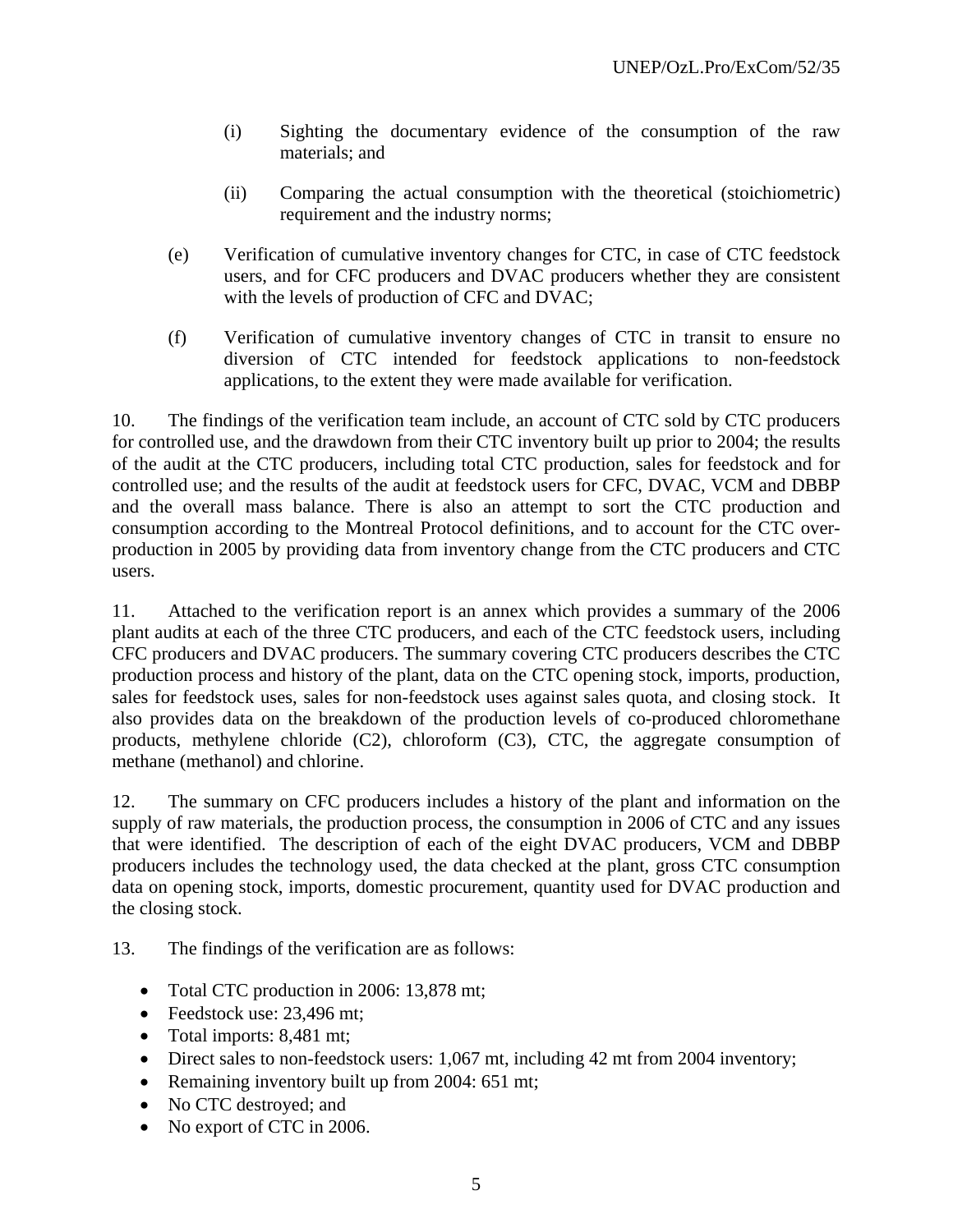14. In order to account for the increase of 801 mt in the CTC stock from the 2005 CTC verification, as per the Executive Committee decision which "requests the World Bank to ensure that the verification of the 2006 work programme examined the 801 mt of increased CTC stock in 2005 and to report on its use in 2006", the auditors used the CTC opening and closing stock at the CTC producers and feedstock users to show the decrease in CTC stock in 2006 and where the decrease happened.

#### Table 2

| <b>Users</b>   | Opening<br>stock<br>on<br>01.01.2006 | Closing<br>stock<br>on<br>31.12.2006 | Difference |
|----------------|--------------------------------------|--------------------------------------|------------|
| CTC producers  | 698                                  | 1,281                                | 584        |
| CFC producers  | 4,428                                | 1,307                                | $-3,121$   |
| DVAC producers | 2,489                                | 2,830                                | 342        |
| VCM producer   |                                      |                                      |            |
| DBBP producer  |                                      |                                      |            |
| Total          |                                      |                                      | $-2,196$   |

## **CTC INVENTORY CHANGE BY USERS**

15. While showing that the decrease comes from the feedstock users, notably the CFC producers, the auditor also confirms that there is little chance that CTC could be diverted from CTC feedstock users to controlled use because the Government regulation prohibits the trading of CTC by feedstock users, and the verification of the feedstock users was thorough enough and accounted for the inflow and outflow of CTC in these plants. Therefore the auditors conclude that the carry-over of the 801 mt of CTC from 2005 was used as feedstock to meet the increased demand in the production of other chemicals in 2006.

## **Production and consumption of CTC as for the definitions of the Montreal Protocol**

16. The verification attempted to measure the CTC production and consumption according to the Montreal Protocol definitions and reports the following results: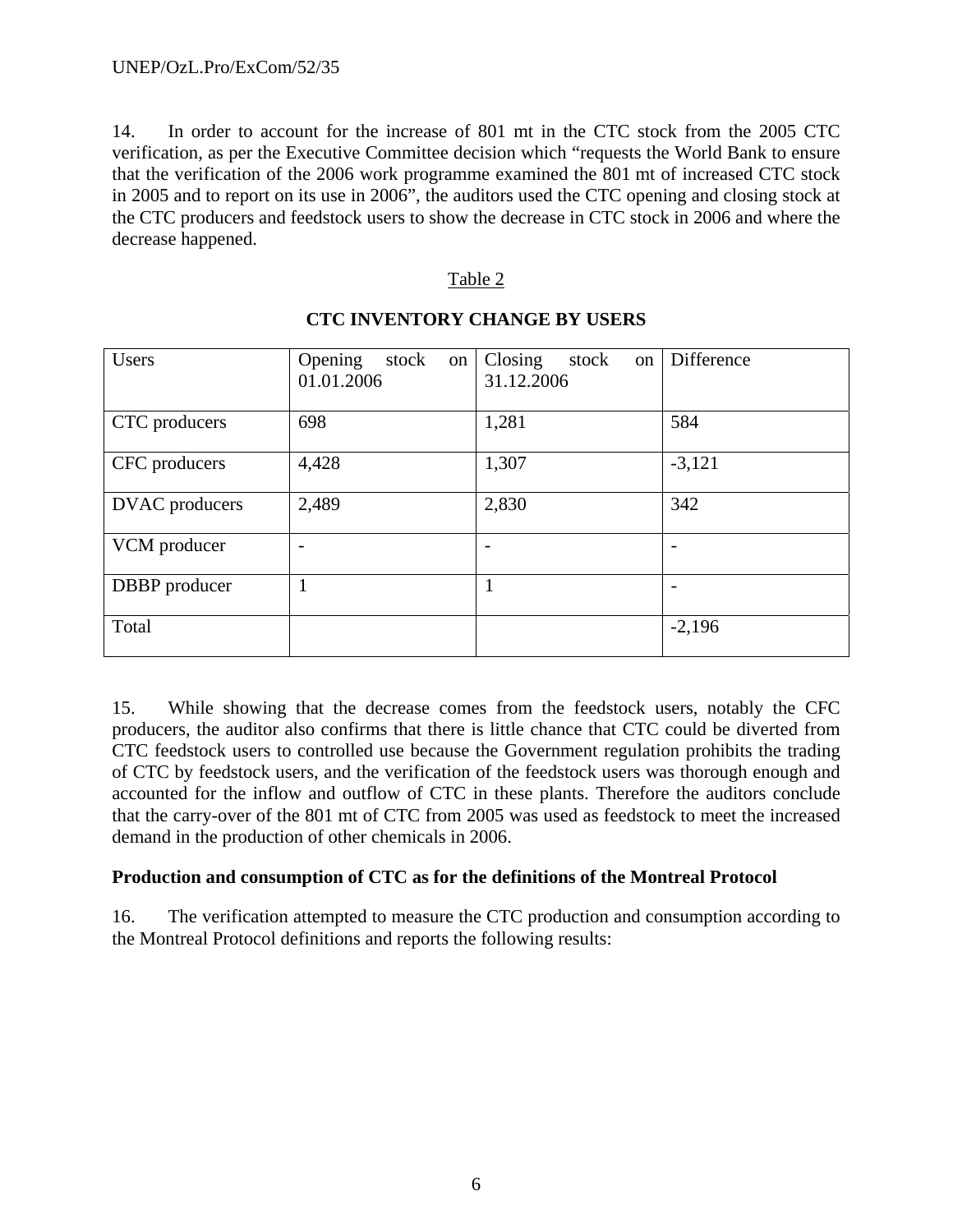| <b>Production of CTC</b>           | mt       |  |
|------------------------------------|----------|--|
| <b>Gross Production</b>            | 13,878   |  |
| <b>Quantity Used for Feedstock</b> | 23,496   |  |
| Less Stockpile drawdown            | 42       |  |
| Feedstock use as per MP            | 23,454   |  |
| Destruction                        | 0        |  |
| Production as per MP               | $-9,576$ |  |
| <b>Consumption of CTC</b>          | mt       |  |
| Production                         | $-9,576$ |  |
| Import                             | 8,481    |  |
| Export                             |          |  |
| Consumption                        | $-1,095$ |  |

Table 3

#### **Comments of the Secretariat on the 2006 verification report**

17. The verification is carried out according to the verification framework, which was reviewed and noted by the Executive Committee at its 43<sup>rd</sup> Meeting. The team that was contracted has the relevant expertise and experience in their field.

18. The methodology used to confirm the CTC production and consumption in controlled uses consisted of verifying gross CTC production and imports, and the CTC use for feedstock is appropriate under the current Indian Government policy controls on CTC production, imports, consumption and distribution. CTC producers and feedstock users must be registered with the Government and are the only entities allowed to import CTC. CTC dealers and users of CTC for controlled applications are not allowed to import and can only purchase CTC from CTC producers who have a list of all the dealers and the major non-feedstock users. The Government has decided that, for the purpose of the verification of sales by CTC producers to dealers, non-feedstock uses were deemed to be such even if the stock was subsequently diverted to feedstock use. One of the key objectives of the verification is to confirm that CTC imported and locally purchased by feedstock users was not diverted to non-feedstock uses.

19. One of the issues that remained from the  $49<sup>th</sup>$  Meeting when the 2006 annual work programme was approved relates to the increase of 801 mt in the inventory of CTC in 2005 and the decision of the Executive Committee to ensure that this quantity would be used as feedstock in 2006, as committed by India. The verification of the 2006 CTC production shows that a significant decrease in the CTC inventory of the feedstock users took place in 2006, and since there was rather tight control of CTC sales in India it could be assumed that the feedstock users would have first of all used up the 2005 inventory before acquiring additional quantities to meet their demand.

20. The verification of the production and sales records at the CTC producers indicate that the total CTC sold for controlled use in 2006 was 1,067 mt, which includes 42 mt drawn from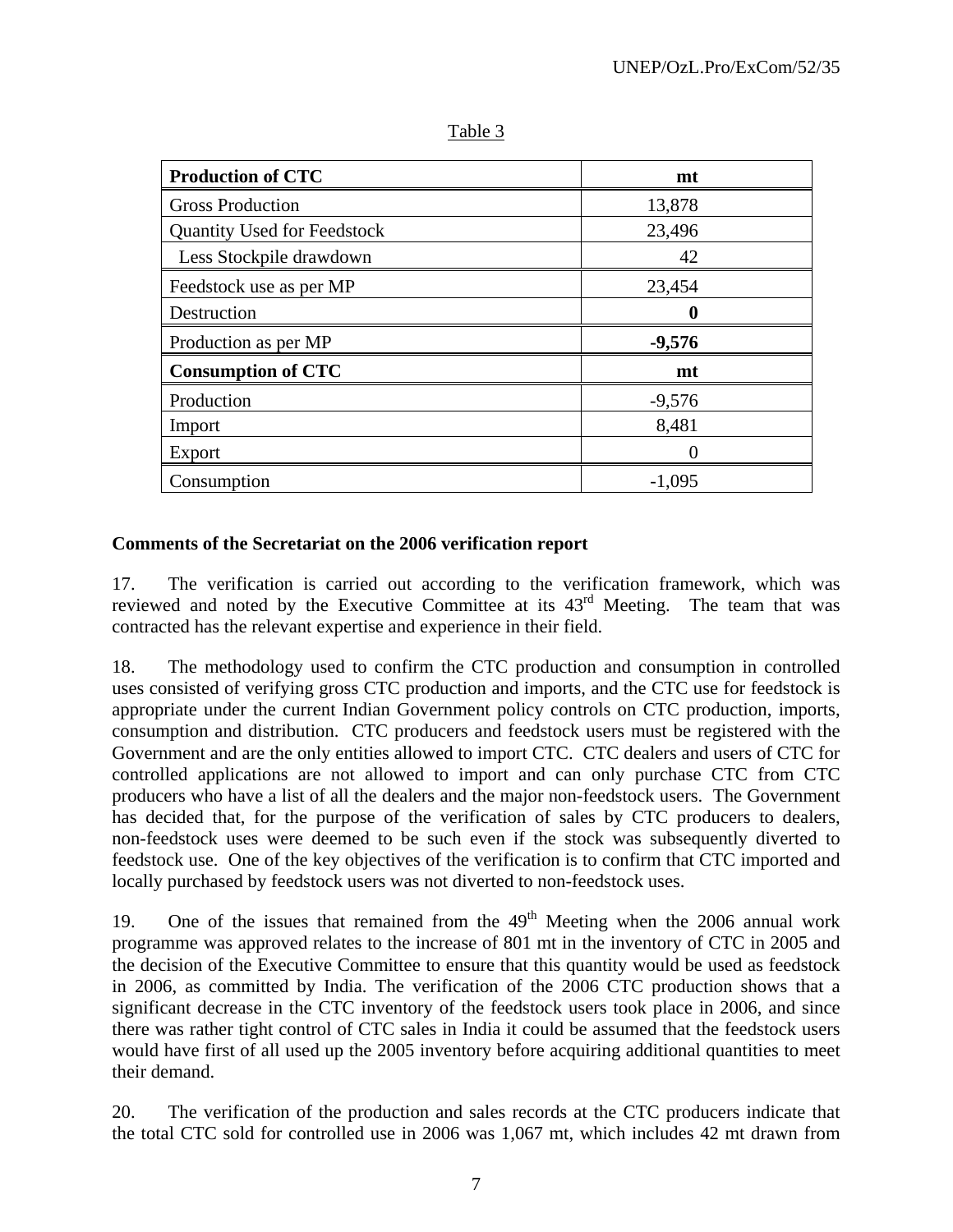the inventory built up before 2004. Therefore the CTC production and consumption for controlled use is confirmed at 1,025 mt, or 1,127 ODP tonnes which is below the target of 1,147 ODP tonnes set in the Agreement .

21. However the attempt by the verification team to assess the results of the verification in accordance with the definitions of the Montreal Protocol repeated the same errors that occurred at the 2005 verification exercise the company conducted. In determining the 2006 level of production, the verification team has deducted from the gross level of production both the amount of local production for feedstock and the amount of CTC imported for feedstock purposes.

22. However the Secretariat understands that the Ozone Secretariat does not deduct the CTC imported for feedstock uses from gross CTC production in calculating CTC production for controlled uses because the purpose of the definition in the Protocol is to enable the level of production of CTC for controlled uses to be determined. Furthermore, since imports of CTC into India are not related to the production of CTC in the country, only the CTC which is locally produced for use as feedstock should be deducted from the gross production to arrive at the volume of CTC produced for controlled uses.

23. The second question relates to what should be counted as CTC imports in the calculation of consumption under the Montreal Protocol. The verification team understood that the CTC imported for feedstock use should be included in calculating CTC consumption. However the Ozone Secretariat indicates that it is their practice, in calculating CTC consumption under Article 7 of the Protocol, to deduct from the total quantities reported as imports the amounts identified as being imported for feedstock uses. Since in the case of India, it has been verified that there were no CTC imports in 2006 for non-feedstock uses, all the imports therefore were for feedstock use and should be deducted in calculating the consumption level for 2006.

24. The Secretariat, in its comments on the submission, offered to the World Bank its own assessment of the CTC production and consumption in India according to the interpretations of production and consumption under the Montreal Protocol provided by the Ozone Secretariat, using the results of the verification. The results are as follows:

| Gross production:                                         | 13,878 mt  |  |  |
|-----------------------------------------------------------|------------|--|--|
| Feedstock use:                                            | 12,853 mt* |  |  |
| Production for controlled use:                            | $1,025$ mt |  |  |
| Import:                                                   |            |  |  |
| Export:                                                   |            |  |  |
| Consumption for controlled $\vert 1,025 \text{ mt} \vert$ |            |  |  |
| use:                                                      |            |  |  |

Table 4

\* Feedstock use:  $13,878 - 1,067 - 42$  (from Table 3 of the verification report) = 12,853 mt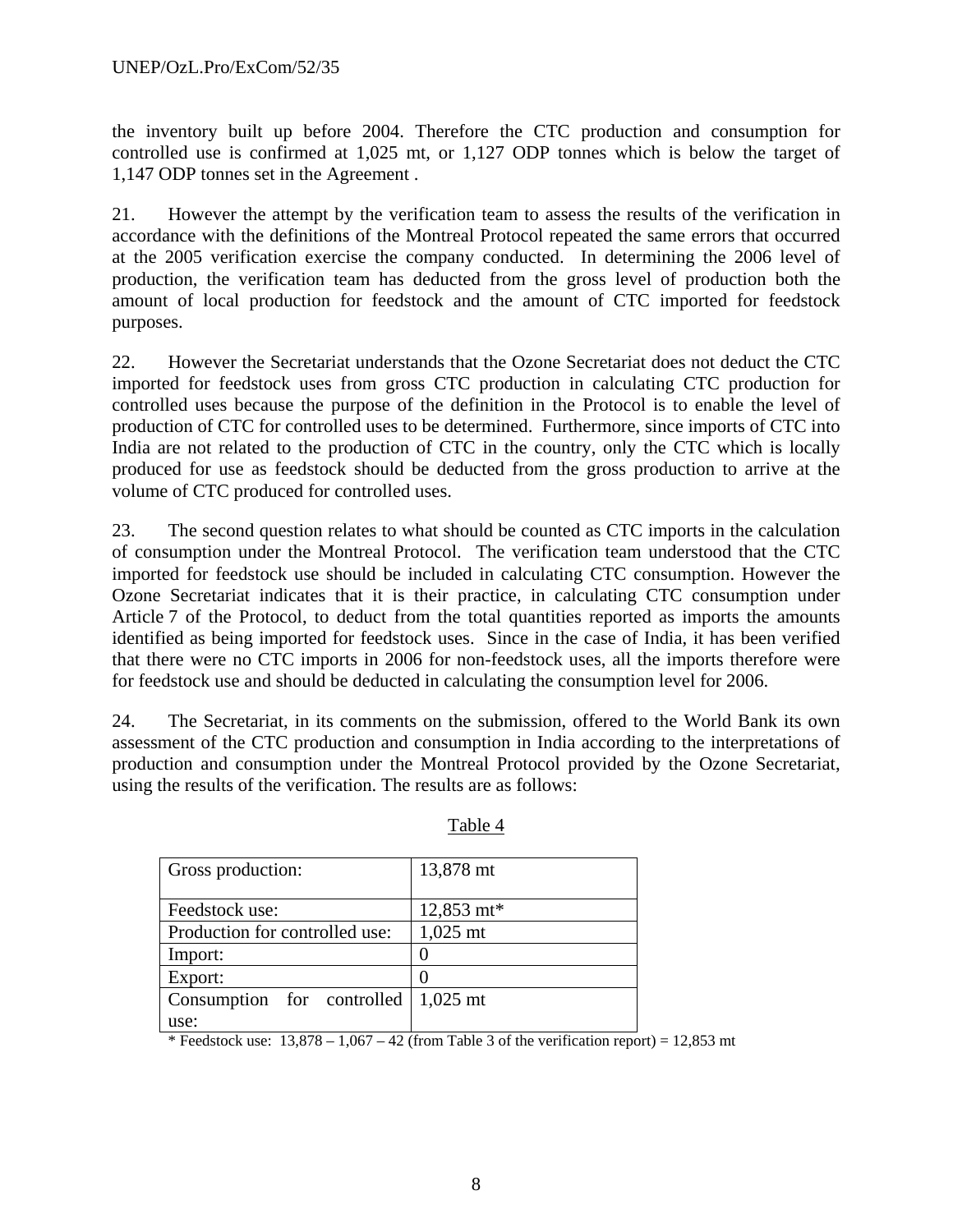## **The 2007 annual programme**

#### A quick overview of the CTC sector in India

25. There are three CTC producers in the country. Apart from being used as feedstock primarily in CFC and DV acid chloride production, CTC is also used in India as a process agent and a solvent. For process agents, CTC is used in such sectors as chlorinated rubber, chlorinated paraffin, pharmaceutical, and agro-industries. As a solvent CTC is used in the textile and garment industries, metal-cleaning industry and as a chemical solvent.

26. A number of implementing agencies are involved in the Indian programme and have been assigned to different sectors. The World Bank is the lead agency and is responsible for the CTC production phase-out and, together with UNIDO, the phase-out of CTC consumption in the process agent and chemical solvent sectors. Japan has contracted UNDP to assist it in phasing out CTC consumption in four enterprises for metal cleaning. France and Germany would assist the small users to stop using CTC in the textile and garment industries.

#### The 2006 Work Programme

27. The World Bank submission briefly discusses the achievement of the CTC maximum allowable production target, as shown in the 2006 verification, with the verified production of 1,127 ODP tonnes against a target of 1,147 ODP tonnes. There is also a description of the verification results of two CTC applications by the Government of India, namely the vinyl chloride monomer (VCM) and the 4,4-difluro benzophenone(DFD). A total of 70.4 ODP tonnes of CTC was fed into the VCM process but the result was not successful and CTC came out as a waste stream and was considered as feedstock or destroyed. The technical verification of the DFD process was conducted by the National Chemical Laboratory which determined the process as a feedstock application since CTC was totally transformed in the process.

28. Up until 2006, a total of 107 CTC projects covering both process agent and solvent applications have been identified. A summary presenting the details of the number of enterprises, which are included in various stages of project preparation and approval under the CTC sector plan, is provided below:

| <b>Particulars</b>       | <b>The World Bank</b> | <b>UNIDO</b> | <b>UNDP</b> | <b>Total</b> |
|--------------------------|-----------------------|--------------|-------------|--------------|
| Total number of projects |                       |              |             | 107          |
| Of the above:            |                       |              |             |              |
| Project completed        |                       |              |             |              |
| Project under            |                       |              |             |              |
| implementation           |                       |              |             |              |
| Project under review     |                       |              |             |              |

#### Table 5

29. The World Bank reports having a signed agreement with 14 SMEs in the metal cleaning sector and disbursed 20 per cent of the funding. Five chlorinated rubber projects were completed. Of the 62 under review, 45 are in the solvent sector and 17 are process agent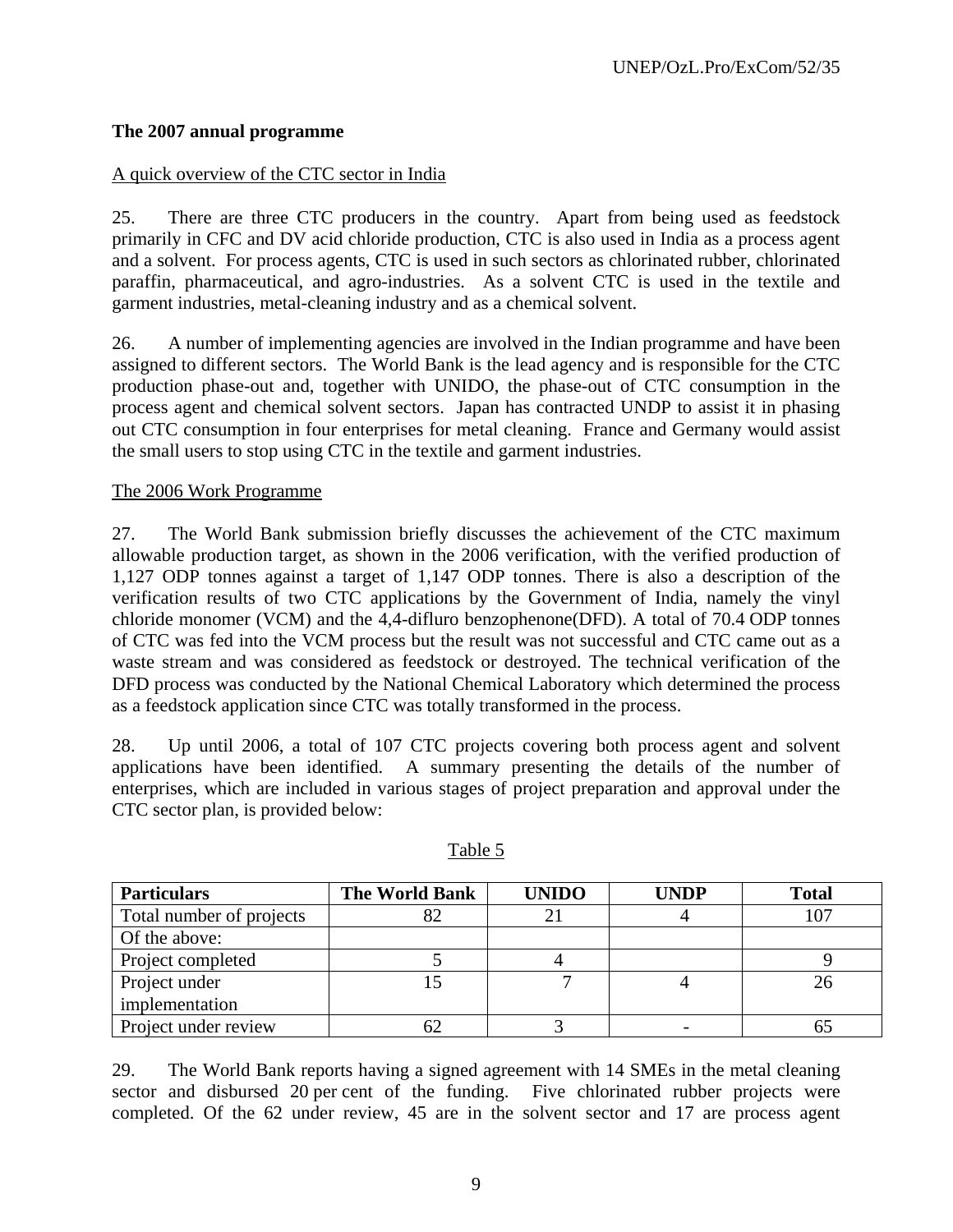applications. Most of them have not put together documentation to become eligible for funding and are being assisted by the PMU to do so.

30. The solvent projects under the responsibility of Japan and UNDP have already had the metal cleaning equipment shipped to site but are awaiting the civil engineering work to be done before the installation could take place. However CTC consumption by the four plants is reported as having stopped in 2005.

31. During 2006, GTZ continued its technical assistance to improve stain removing work stations to make it affordable for small garment manufacturers. A prototype of stain-removing equipment was created and training was planned to introduce it to users, with a subsidy programme to make it accessible to small users. In the meantime alternatives to CTC as cleaning agents were on-going and 29 substitutes have been tested.

32. In order to reach out to the diverse users in the metal cleaning fields, pamphlets with details of the successful substitutes have been published and distributed to the potential users to create awareness for changing the use from CTC as a solvent to its alternatives. This effort has been expanding state by state.

33. The total CTC consumption by industries under the UNIDO project portfolio was 173 ODP tonnes and 11 companies which were considered eligible have completed their conversion.

34. In 2006, the Government of India continued to implement a number of policy related activities in connection with the CTC sector plan, namely:

- (a) Registration of CTC Producers, Importers, and Exporters Registration of ODS users was available until 31 December 2005. The registration was done with the Ozone Cell at New Delhi for those with more than 1 crore (10 million Rs) capital investment and with the small industry service institute for those under 1 crore capital investment. Only registered users and producers of CTC would be eligible for assistance under the project, including project funding. A total of 213 industries have been registered using CTC, of which 71 have an investment of more than 1 crore and 142 have less than 1.
- (b) Import Quota System for CTC Import of CTC for feedstock applications will continue and any imports for applications controlled by the Montreal Protocol will continue to be prohibited.
- (c) CTC Production Quota System The CTC production quota order for the calendar year 2005 was issued. Based on the verification framework, production and sale of CTC from producers for non-feedstock applications is controlled through the Government Quota Order and is subject to verification.

35. Further progress is reported on the programme of activities implemented by the PMU, and the operation of the management information system and the public outreach programme, especially the activities undertaken by GTZ to reach the small industries.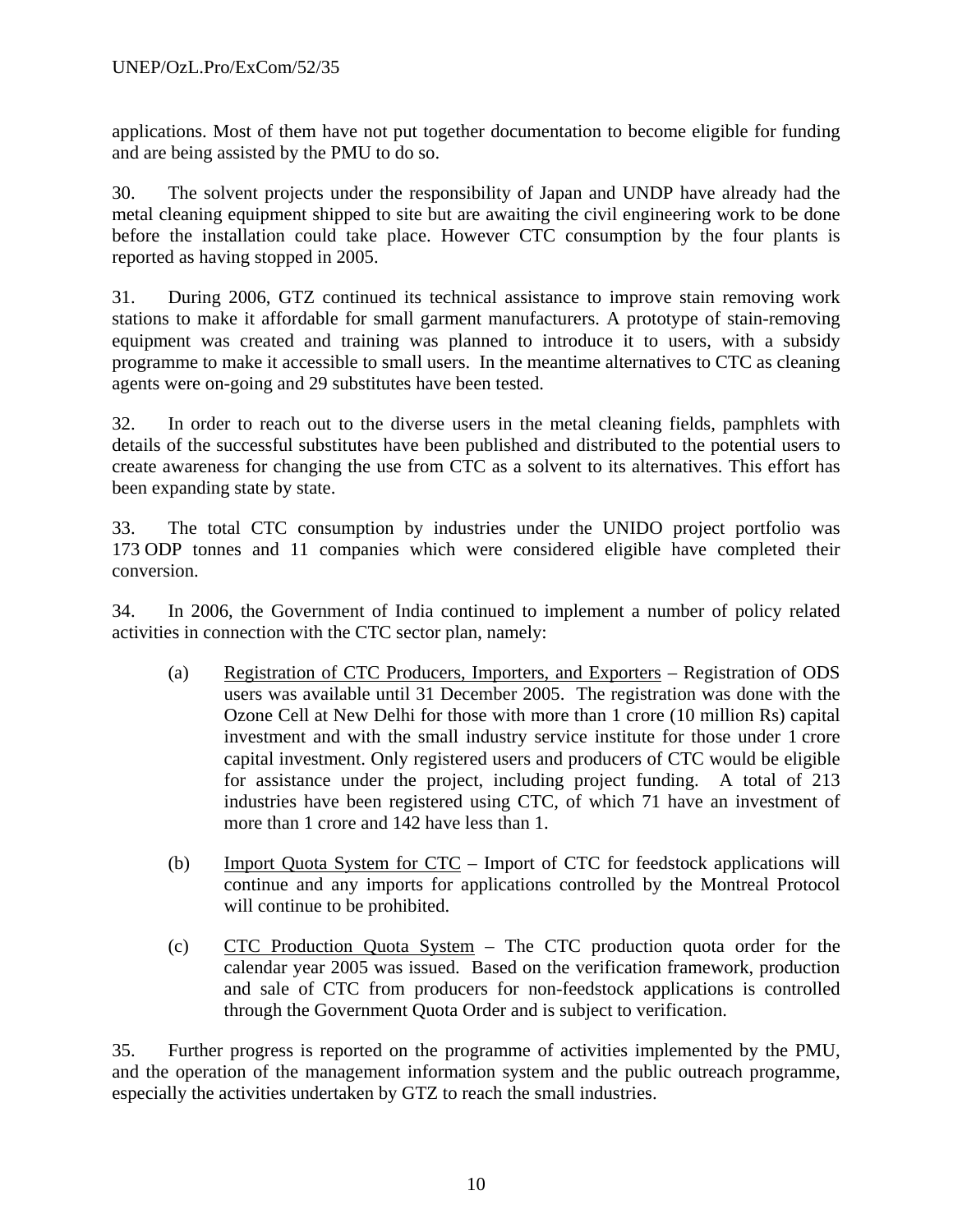36. Of the total approved funding of US \$40.75 million, approximately US \$20.6 million, or 50 per cent has been disbursed by the end of 2006.

#### The 2007 work programme

37. The 2007 annual programme proposes to reduce the CTC production and consumption from the actual level in 2006 of 1,128 ODP tonnes to 708 ODP tonnes under each category. A comparison with the 2006 performance is presented below, with information on the number of projects to be completed as well as their impact.

|                | Actual<br>consumption    | Consumption<br>year of plan | Reduction<br>within year of | Number of<br>projects | Number of<br>servicing | ODS phase-out<br>(in ODP |
|----------------|--------------------------|-----------------------------|-----------------------------|-----------------------|------------------------|--------------------------|
|                | preceding year<br>(2006) | (2007)                      | plan                        | completed*            | related<br>activities  | tonnes)                  |
|                | $\scriptstyle{(1)}$      | (2)                         | $(1)-(2)$                   |                       |                        |                          |
|                |                          |                             | Manufacturing               |                       |                        |                          |
| Process Agents | 173                      | 120                         | 53                          | 7                     |                        | 53                       |
| Solvents       | 955                      | 588                         | 367                         | 26                    |                        | 367                      |
| Other          |                          |                             |                             |                       |                        |                          |
| Total          | 1,128                    | 708                         | 420                         | 33                    |                        | 420                      |
|                |                          |                             | Servicing                   |                       |                        |                          |
|                |                          |                             |                             |                       |                        |                          |
| Total          |                          |                             |                             |                       |                        |                          |
| Grand total    | 1,128                    | 708                         | 420                         | 33                    |                        | 420                      |

**\***Excluding SMEs in textile and metal cleaning industries.

38. The plan claims to maintain the momentum of CTC phase-out in the production sector and to accelerate implementation of consumption sector projects. The Government intends to continue a number of actions to facilitate the implementation of the 2007 annual work programme, among them production and sales quota licenses and requesting CTC feedstock users to file quarterly use returns. Under the technical assistance programme, efforts will be made to develop a safety manual for CTC alternatives and hold a symposium on CTC alternatives for the solvent sector.

39. The programme anticipates using the funds under the sector plan to finance enterprises that were established after July 1995, which was not in line with Executive Committee decision 17/7, which prohibited funding of these enterprises. The World Bank requests the approval of the Executive Committee to do so in accordance with decision 51/12, citing the flexibility clause in the Agreement for the sector plan and the commitment to giving funding priority to those enterprises that were established before July 1995. The programme claims that this would enable the Government to achieve full compliance with the Montreal Protocol commitment.

40. For the 2007 work programme, the World Bank is requesting a total of US \$4,820,938 as programme cost and US \$444,070 as support cost. The distribution between the World Bank and the bilateral agencies would be: US \$4,020,938 plus US \$301,570 as support cost for the World Bank; US \$500,000 plus US \$85,000 as support cost for France; and US \$300,000 plus US \$57,500 as support cost for Germany.